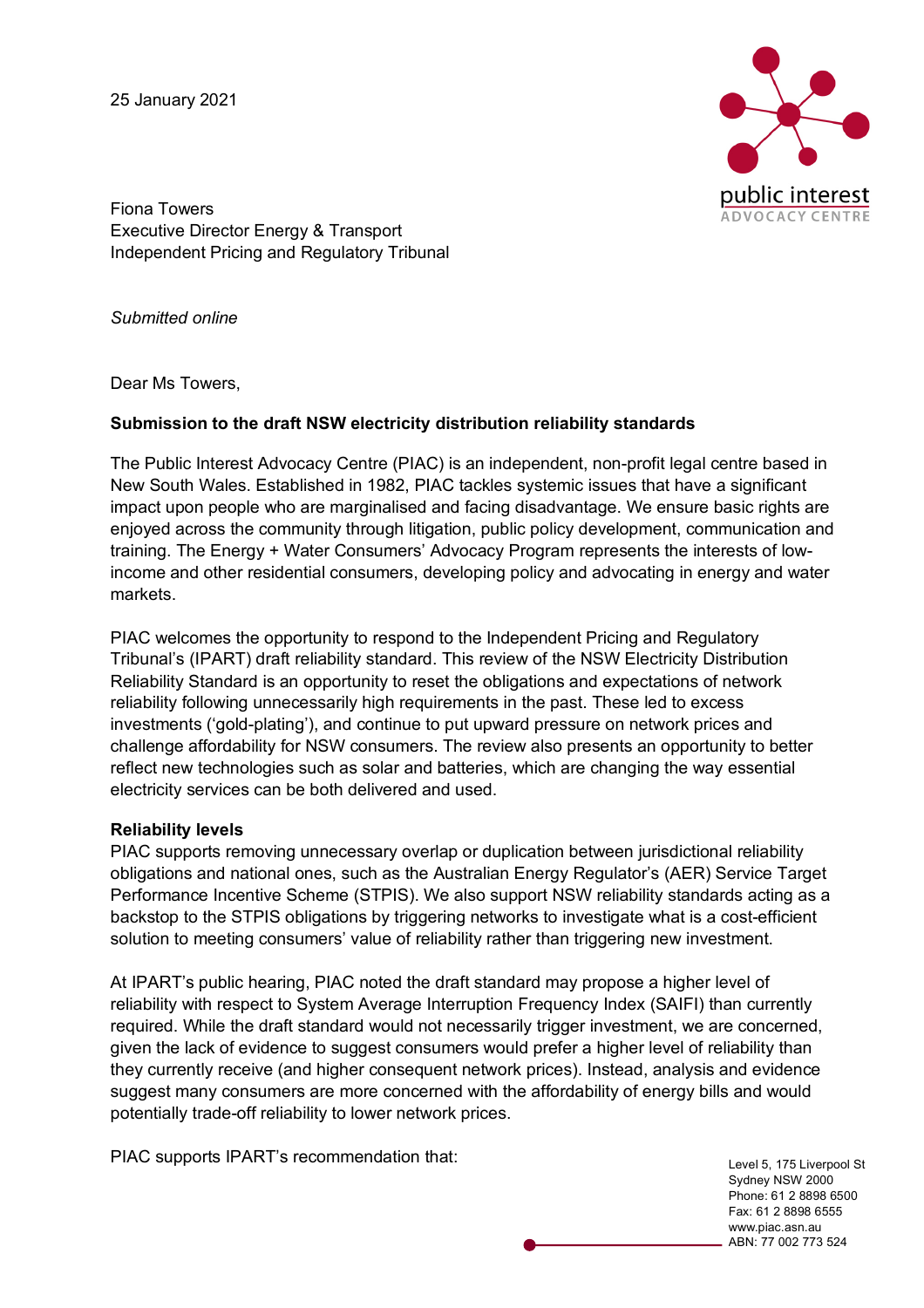The AER's VCR estimates, which are expressed in units of \$/kWh, are not suited to estimating the impact on the efficient frequency of interruptions measured via SAIFI. We consider that more work should be done on measuring the value customers place on the frequency (or infrequency) of interruptions before setting a standard on this basis. This could be included in the next review by the AER of its VCR estimates.<sup>1</sup>

PIAC encourages the use of deliberative forums to engage directly with consumers. Deliberative forums are critical to understanding consumers' preferences regarding trade-offs such as pricereliability as they can reveal people's preferences in a way that overcomes the cognitive biases they may experience through simply answering survey questions. PIAC strongly supports IPART conducting deliberative engagement themselves if required to inform future reviews of the reliability standard.

# **Sydney CBD reliability**

PIAC does not object to Ausgrid's claim changes to the current Sydney CBD reliability standards are unnecessary at present. We consider the current network configuration provides ample 'headroom' and the AER's STPIS scheme provides an appropriate control on the reliability experienced by CBD customers.

## **Stand-Alone Power Systems**

PIAC supports allowing Distribution Network Service Providers (DNSP) being able to transition existing customers onto Stand-Alone Power System (SAPS) supply where it is a more efficient and preferable option to retaining traditional grid-connected supply. It is an important tool to lower network prices for all consumers as well as improve the resilience of the customers being transitioned.

However, PIAC is concerned the AEMC's proposed model and the separation of the generation and network components of a SAPS compromises the practicality and workability of the reforms. It is against the long-term interests of consumers if this complexity and burden prevents or delays otherwise efficient SAPS installations from proceeding.<sup>2</sup>

PIAC supports the work IPART has done through this review to help make the regulatory framework for DNSP-led SAPS workable and streamlined, while maintaining appropriate consumer protections.

PIAC agrees with IPART that "customers of distributor-led SAPS should receive the same customer protections afforded by the licence as other residential and business customers of the distributors."3 In fact, we consider such customers should see no change to the level of customer protections they receive.

PIAC recommends a customer who has been transitioned to a SAPS should have their individual feeder standard set based on the actual feeder length they used to be supplied by. This is more in line with the principle that the customer should see no change in their protections, rather than being defaulted to a 200km feeder as proposed by IPART. This should similarly apply to customers who have been transitioned by their DNSP to a microgrid.

### **Distributed Energy Resources**

PIAC supports IPART's recommendation to include information disclosure requirements for Distributed Energy Resources (DER). Additional information will provide transparency of the

 <sup>1</sup> IPART, *Review of the Distribution Reliability Standard – Draft Report*, Oct 2020, 6.

<sup>2</sup> Some of PIAC's concerns are described in further detail in: PIAC, *Submission to AER ring-fencing issues paper*, December 2020.

 $3$  IPART, 10.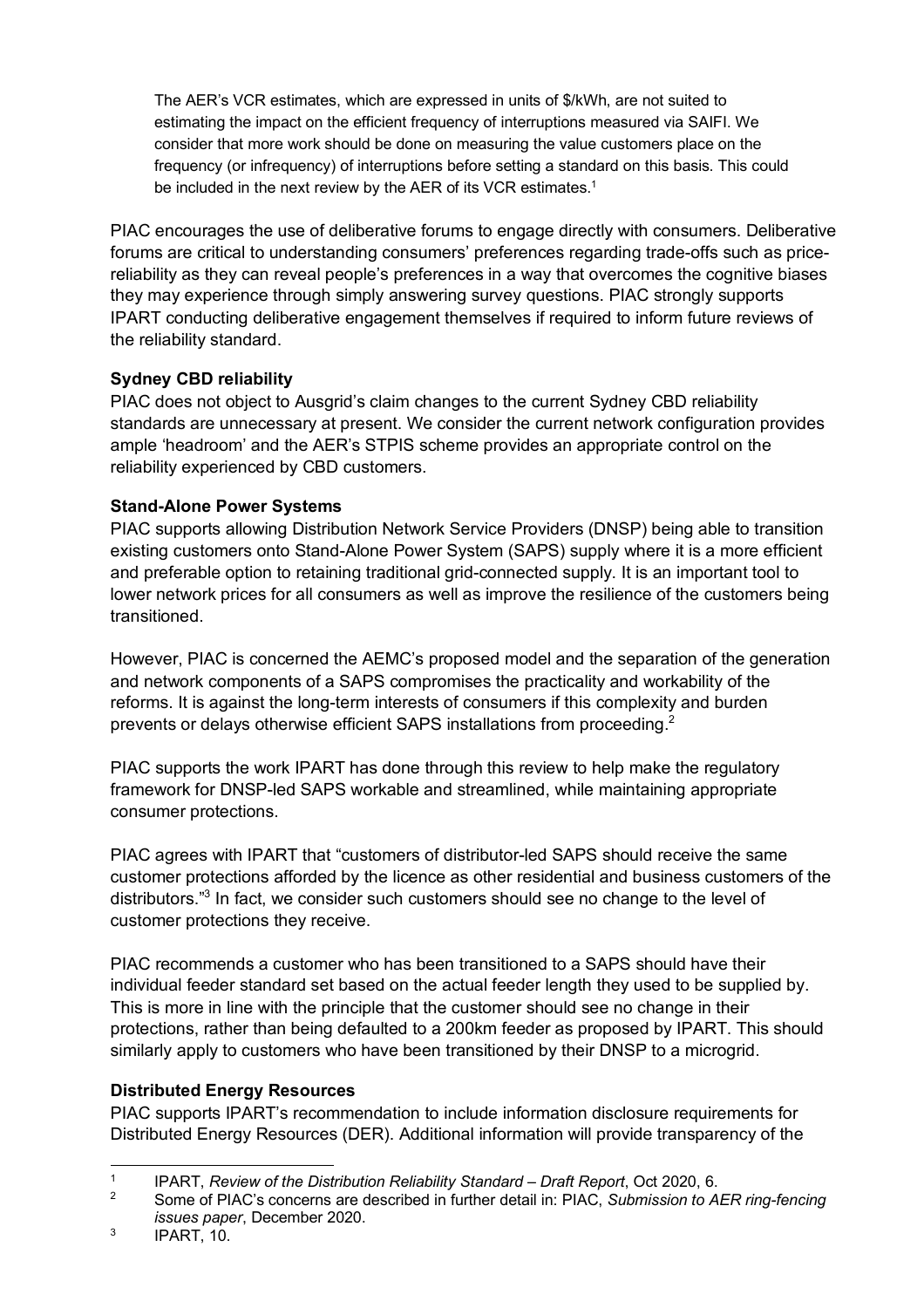locational and temporal impacts DER has on the network and can help highlight opportunities to make better use of existing or future DER capacity.

As we noted in our earlier submission, it would be inappropriate at this stage to include any reliability standards regarding the two-way flow of energy such as from DER.<sup>4</sup>

PIAC also wishes to clarify our position as stated in IPART's Draft Report:

PIAC noted that the current regulatory framework does not allow the distributors to recover the costs of managing customer exports to the grid therefore the standards should not extend to electricity export.<sup>5</sup>

The concern is not that networks cannot recover the cost of managing exports – networks can recover any costs the regulator deems efficient, including anything required by jurisdictional conditions. Therefore, if required by the NSW Reliability Standards, a DNSP could recover any costs incurred for managing DER or two-way power flows. PIAC's concern is such costs cannot yet be recovered on a beneficiary-pays basis and hence risk exacerbating issues of affordability and fairness for NSW consumers.

# **Guaranteed Service Level payments**

PIAC supports IPART's recommendation to replace customer service standards with Guaranteed Service Levels (GSL) and payments. We consider the proposed 2-tier approach is straightforward and appropriate.

PIAC also considers the application-based GSL payments are a pragmatic solution given the material burden in terms of effort and infrastructure upgrades required to make such payments automatic.

However, PIAC recommends there also be an obligation for clear and accessible information advising eligible consumers that they have the opportunity to seek GSL payments. For instance, this could be through introducing a requirement to advise consumers who have been, or are likely to have been in an affected area, that they may be eligible for GSL payments and the process for applying.

### **Negotiated residential connections**

Negotiated connections for residential consumers (and hence negotiated reliability standards or GSL payment eligibility) is uncommon but this may change in the future. PIAC considers there are opportunities for negotiating lower levels of reliability from traditional grid-supply in exchange for lower network charges and/or through supplementing reliability from other supply sources on a behind-the-meter battery. However, it is essential any such negotiations are conducted fairly and consumers are not forced (or feel they are forced) to accept such an arrangement against their interests. This could be achieved by IPART developing well-defined levels of reliability customers could choose to connect at, with a commensurately different connection cost and GSL eligibility. Alternatively, the way reliability is defined could be changed to include behind-the-meter devices provided by a DNSP (instead of reliability measured at the connection point).

PIAC does not consider there is any need at present to prevent any residential and small business customers on negotiated connection agreements from being eligible to receive GSL payments. However, this issue may need to be re-examined in the next review.

 <sup>4</sup> PIAC, *Submission to the review of NSW distribution reliability standards*, May 2020, 5-6.

<sup>5</sup> IPART, 64.